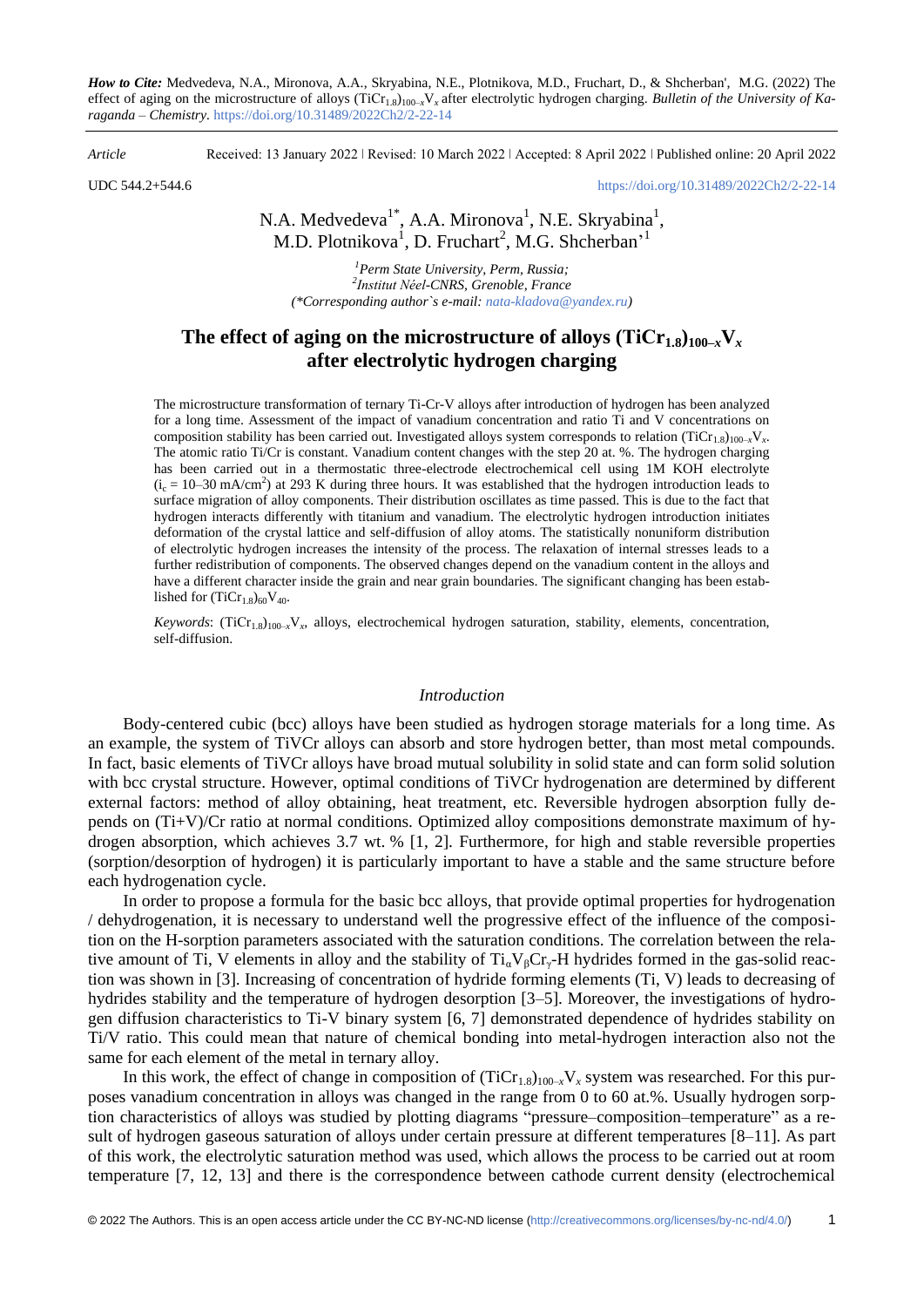method) and hydrogen partial pressure on the sample surface (gaseous saturation). In addition, the surface of sample is a barrier to hydrogen penetration into the material regardless of hydrogen saturation method, so it is possible to define surface condition and its influence on sorption characteristics of alloys by electrochemical method [13, 14].

## *Experimental*

The  $(TiCr_{1.8})_{100-x}V_x$  alloys were obtained in two steps. At the first step  $TiCr_{1.8}$  alloy (Laves phase, C14) was prepared in high-frequency melting furnace in a water-cooled crucible under argon atmosphere (components purity ~99.97 %). The  $TiCr_{1.8}$  alloy was re-melted three times for homogeneity of structure. At the second step  $Ti_{\alpha}V_{\beta}Cr_{\gamma}$  alloy was obtained by co-melting of the TiCr<sub>1.8</sub> ingot and vanadium (99.99 % purity). The ratio of TiCr<sub>1.8</sub> and V corresponds with the content of elements in ternary system (TiCr<sub>1.8)100–*x*</sub>V<sub>*x*</sub> ( $x = 20, 40$ , 60). The samples were made in the CRETA laboratory (Center for National Research, Grenoble, France).

The samples for electrochemical hydrogen saturation were cut from ingots by mechanical method. The surface of samples was treated by grinds "Sic-Paper" class 220÷1000 (grain diameter 100÷50 μm). After the samples were polished with discs "MC-Dac" (Struers) (grain size 9÷10 μm) and diamond paste "DiaDuo" (Diamond Suspension and Lubricant in One) by polishing machine "STRUERS LaboPol-2". Electrodes for electrochemical saturation were obtained from prepared samples. After hydrogen saturation the electrodes were stored in a desiccator.

The electrochemical measurements were carried out in three-electrode electrochemical cell with cathodic and anodic compartments separated by a porous glass diaphragm. The temperature of electrolyte was  $21\pm1$  °C. The electrolyte was the 1M KOH solution prepared from high-purity reagent and de-ionized water. Hydrogen saturation condition (current of cathodic polarization) was chosen on the basis of polarization studies conducted earlier [15]. Registration of cathodic polarization curves (rate of potential sweep 2 mV/sec) was carried out for determination of linear section (Tafel section). This section of potentials was used for electrochemical hydrogen saturation. Hydrogen saturation of samples was implemented at cathodic current density ( $i_c = 10-30$  mA/cm<sup>2</sup>) for three hours. As a result of electrochemical investigation the amount of reversible storage of hydrogen for all alloys was calculated [12, 16].

The microstructure study of samples surface before and after hydrogen saturation was carried out by scanning electron microscope "Hitachi" S-3400 with energy dispersing device, which allowed determining amount of alloys elements on the required point.

### *Results and discussion*

The following samples of  $(TiCr_{1.8})_{80}V_{20}$ ,  $(TiCr_{1.8})_{60}V_{40}$ ,  $(TiCr_{1.8})_{40}V_{60}$  alloys were chosen for analysis of stability of microstructure after hydrogen saturation. These alloys were selected due to possibility of practical use because alloys with high vanadium content (80 at.% and higher) are much more expensive systems. For the other hand, Laves phase appears in alloy with low vanadium concentration (lower 20 at.%) [17]. Before hydrogen saturation all samples of alloys were tested by scanning electron microscope for determination of homogeneity of the material. The results are shown in Table 1 (errors are obtained for each sample by averaging 5 measurements). An example of the distribution of elements in the samples is shown in Figure 1.



Figure 1. Image of elements distribution in  $(TiCr_{1.8})_{80}V_{20}$  (×1200)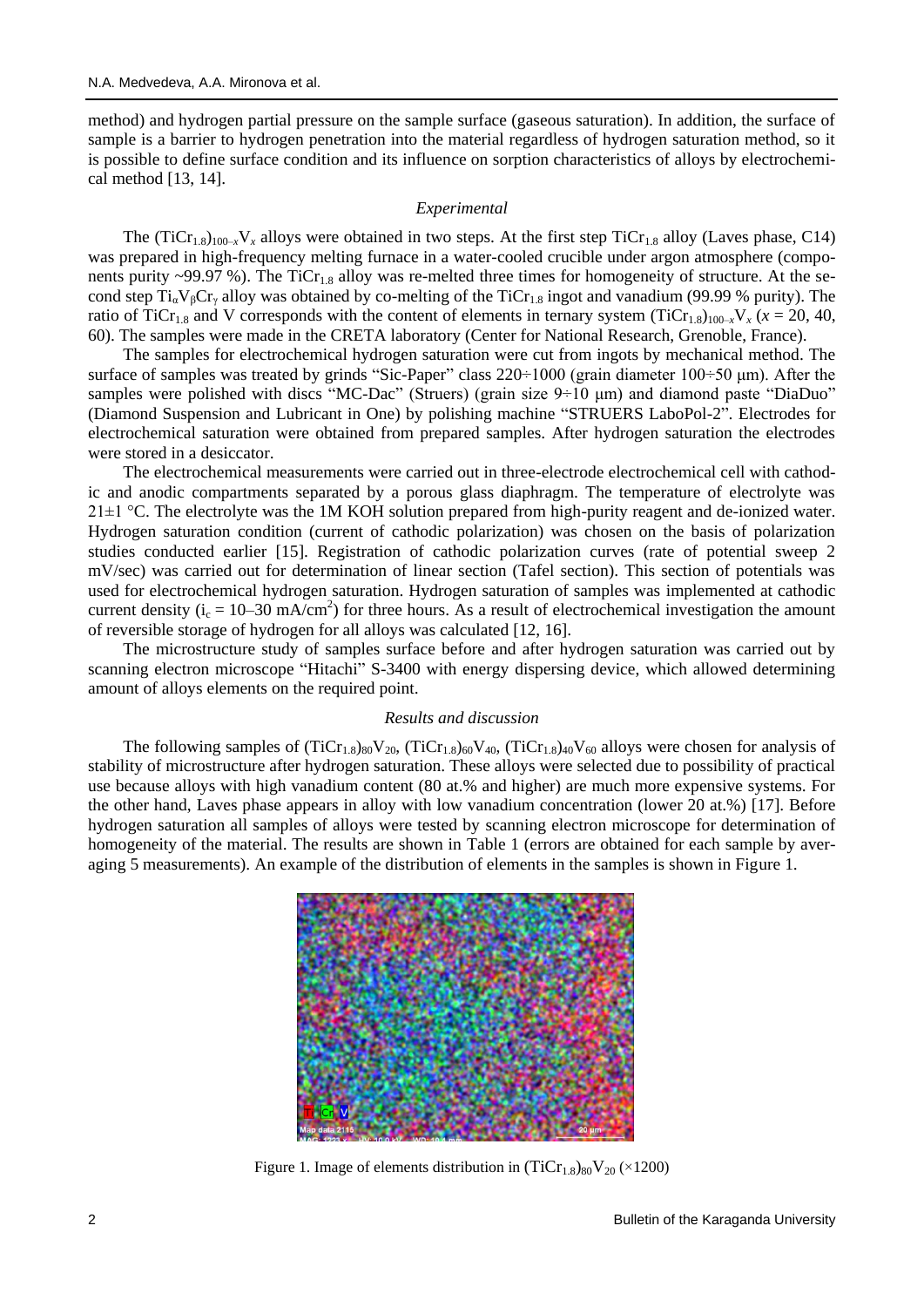Table 1

|                            | Composition, at.% |                   |                  |                          |                  |
|----------------------------|-------------------|-------------------|------------------|--------------------------|------------------|
| $\mathcal{X},$<br>at.% $V$ | Elements of alloy | Grade composition | Initial          | Distribution of elements |                  |
|                            |                   |                   |                  | Grain                    | Grain boundary   |
| 20                         | Ti                | 28.56             | $27.10 \pm 2.15$ | $27.96 \pm 2.23$         | $39.19 \pm 2.63$ |
|                            | Cr                | 51.44             | $52.47\pm4.13$   | $51.05 \pm 3.40$         | $46.01 \pm 5.06$ |
|                            | V                 | 20                | $20.43 \pm 3.78$ | $20.99 \pm 6.23$         | $14.80 \pm 5.80$ |
| 40                         | Ti                | 21.42             | $20.60 \pm 2.43$ | $20.01 \pm 2.06$         | 31.89±2.48       |
|                            | Сr                | 38.58             | $37.45 \pm 4.16$ | $36.59 \pm 3.40$         | $33.92 \pm 2.94$ |
|                            | $\mathbf{V}$      | 40                | $41.95\pm 6.00$  | $43.36\pm 6.10$          | $34.17 \pm 5.91$ |
| 60                         | Ti                | 14.28             | $13.77 \pm 0.93$ | $11.32 \pm 1.13$         | $18.44 \pm 1.87$ |
|                            | Сr                | 25.72             | $25.05 \pm 1.74$ | $25.93 \pm 3.02$         | $25.93 \pm 3.27$ |
|                            | v                 | 60                | $61.18\pm3.93$   | $62.76 \pm 4.80$         | $55.62 \pm 6.15$ |

| Composition of $(Tic_{1,s})_{100-x}V_x$ alloys and concentration of Ti, Cr and V in grain |
|-------------------------------------------------------------------------------------------|
| and on grain boundary before hydrogen saturation                                          |

From these results, it can be concluded that all samples correspond to the specified composition within the scatter of results. It is important to emphasize, all of the alloys have a single-phase *bcc* structure, however, the heterogeneity in the distribution of the components between the grain (*G*) and near grain boundary (*GB*) exists. Furthermore, increasing of vanadium concentration leads to decreasing of the difference in distribution of elements between grain and grain boundary. This result was previously confirmed by SEM investigations in secondary electrons [15]. The results presented in Tabl.1 demonstrate that initial state of the  $(Tic_{1.8})_{40}V_{60}$  alloy (before hydrogenation) has more homogeneity structure than others. The results of investigation the degree of homogeneity of elements distribution of the alloy in the process of aging after hydrogen saturation are shown in Figure 2. After saturation all samples were washed with de-ionized water and dried. Samples were stored in a desiccator between studies. The point on the vertical scale corresponding to "0" on the time scale indicates the amount of elements in initial state of the alloys.

Experimental data demonstrate insignificant influence of the aging after charging with hydrogen on elements distribution in alloys. However, there is an exception — it is  $(TiCr_{1.8})_{60}V_{40}$  alloy (Fig. 2). This alloy has significant fluctuations all of elements near grain boundary and as well titanium inside of grain. The fact of oscillating change of crystal structure occurring in alloy after electrochemical hydrogen saturation was presented in studies [18, 19]. It should be pointed out that this effect can be caused by instability of structural states of microgroups of atoms due to the hydrogen charging method. Moreover, radii of titanium, vanadium and chromium atoms have close sizes (1.45, 1.31 and 1.25 Å respectively) and ratio of these elements at grain boundary of  $(TiCr1.8)_{60}V_{40}$  alloy is approximately equal, therefore is more likely formation of unstable complexes of hydrogen with a metal and/or with couple of metal-defect. In this case, defect can be any irregularity of the regular structure of the crystal lattice, for example vacancy and dislocation. The existence of these defects is especially likely near the grain boundaries. There is a relaxation of internal stresses in the hydrogen-saturated alloy over time, and the system passes into the equilibrium state.

On the other hand, there are no significant changes in the concentration of chromium in all the investigated alloys. It can be assumed, that relaxation process exist not only due to decreases of «mechanical» stresses during hydrogen charging, but also because of influence of type of chemical bond between hydrogen and metal atoms of alloys. As is known, hydrogen dissolves in vanadium and forms hydrides according to the principle of a solid solution [20]. The chemical bonding between the metal atom and hydrogen is observed for titanium hydride [20]. It is noticeable that metals in  $(Tic_{1.8})_{100-x}V_x$  alloys are distributed statistically uniformly. However, it cannot be excluded that hydrogen distribution is not statistically even especially because of lack of saturate hydrogen saturation. In this case, unstable metal-hydrogen complexes will migrate and create another character of local ordering because of the relaxation processes and self-diffusion of metal atoms. Apparently, this phenomenon is observed in the experiment.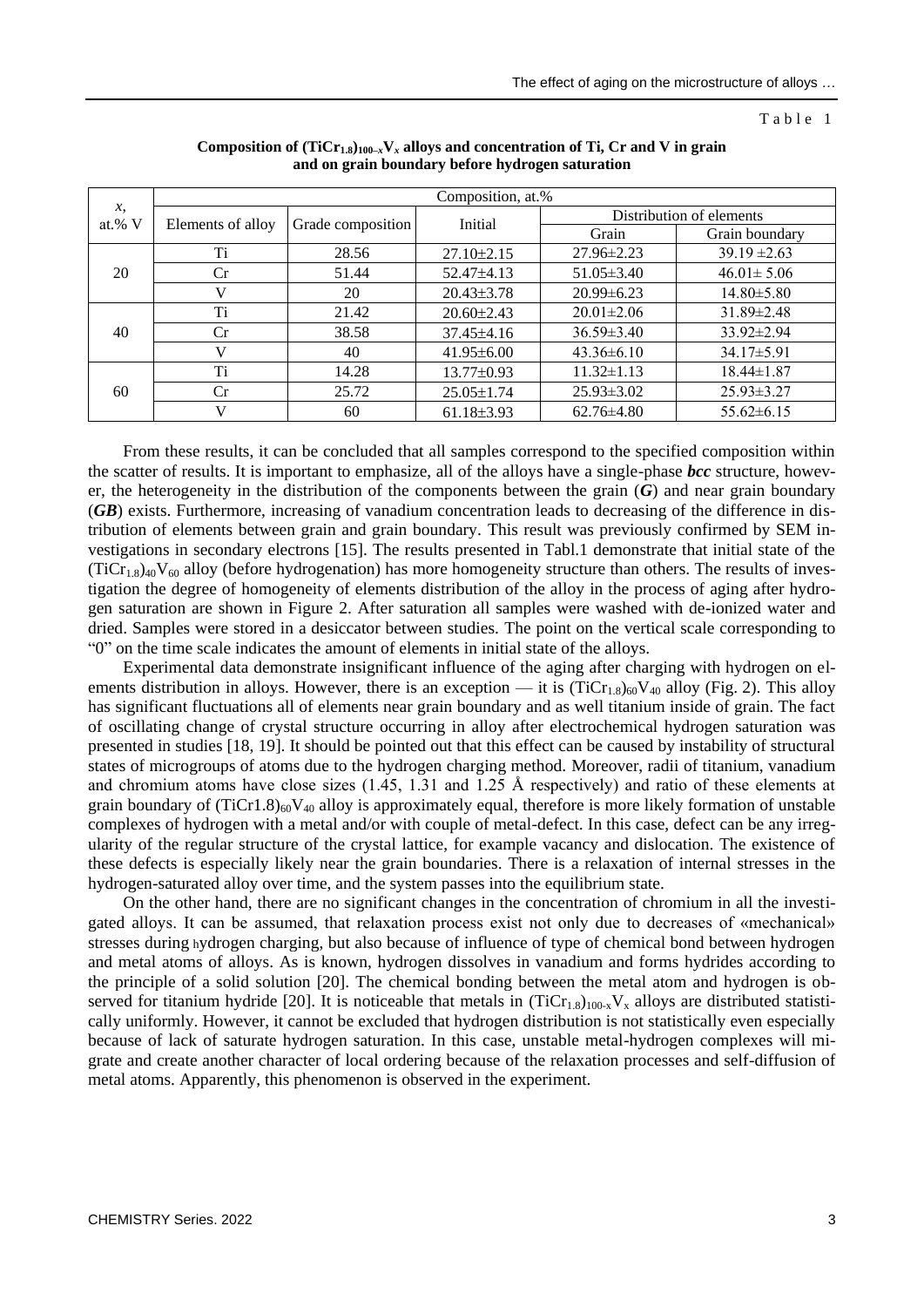

Figure 2. Influence of retention time of alloys samples after hydrogen saturation on character of element distribution in grain (*a, c, e*) and on grain boundary (*b, d, f*)

### *Conclusions*

In this work, the effect of electrochemical hydrogen saturation on surface migration of components of  $(TiCr_{1,8})_{100-x}V_x$  alloys have been investigated. Assessment of the impact of vanadium concentration and ratio Ti/V concentrations on composition stability has been carried out. It was established that element distribution after hydrogen injection oscillates as time passed. Also the electrolytic hydrogen introduction initiates deformation of the crystal lattice and self-diffusion of alloy atoms. The statistically nonuniform distribution of electrolytic hydrogen increases the intensity of the process. The relaxation of internal stresses leads to a further redistribution of alloy components. The observed changes depend on the V concentration in the alloys and have a different character inside the grain and near grain boundaries. The significant changing has been established for  $(TiCr_{1.8})_{60}V_{40}$ .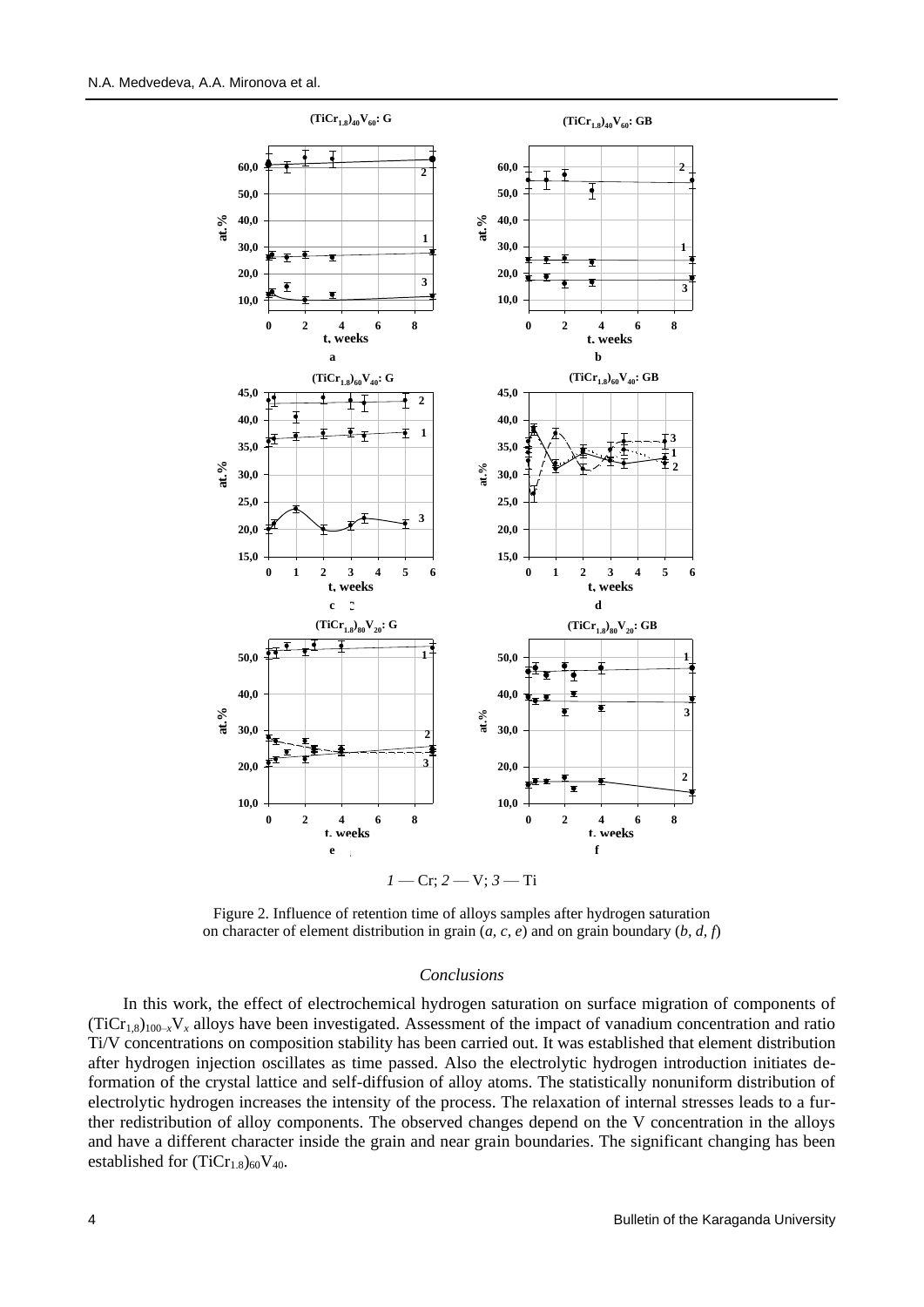*Funding*: The research was supported by the Perm Research and Education Centre for Rational Use of Subsoil, 2021.

### References

1 Itoh H. The influence of microstructure on hydrogen absorption properties of Ti-Cr-V alloys/ H. Itoh, H. Arashima, K. Kubo and T. Kabutomori // J. Alloys Comp. — 2002. — Vol. 330–332. — P. 287–291.

2 Arashima H. Correlation between hydrogen absorption properties and homogeneity of Ti–Cr–V alloys/ H. Arashima, F. Takahashi, T. Ebisawa, H. Itoh and T. Kabutomori // J. Alloys & Compds. — 2003. — Vol. 356–357. — P. 405–408.

3 Skryabina N.E. Phase transformations in Ti-V-Cr-H composition / N.E. Skryabina, D. Fruchart, S. Miraglia, P. de Rango, M.G. Shelyapina // Solid State Phenomena. –2011. — Vol. 170. — P. 302–306. — DOI: 10.4028/www.scientific.net/SSP.170.302.

4 Kurenkova E. <sup>1</sup>H NMR study of hydrogen site occupancy in hydrides of disordered / E. Kurenkova, A. Vyvodtseva, M.G. Shelyapina, V.I. Chizhik, A.V. Ievlev, N.E. Skryabina, A.G. Aleksanyan, D. Fruchart // Solid State Phenomena. — 2013. — Vol. 194. — P. 254–257. — DOI: 10.4028/www.scientific.net/SSP.194.254

5 Medvedeva N.A. Electrochemical behavior of Ti–V–Cr alloys in alkaline solution / N.A. Medvedeva, N.E. Skryabina // Chem. Met. Alloys. — 2013. — Vol. 6. — P. 158–162. — <http://www.chemetal-journal.org/ejournal13/CMA0253.pdf>

6 Skryabina N.E. Phases transformation in Ti-V-H hydrides / N.E. Skryabina, D. Fruchart, M.G. Shelyapina, S. Dolukhanyan, A. Aleksanyan // J. Alloys Compds. — 2013. — Vol. 580. — P. 94-97. — DOI: 10.1016/j.jallcom.2013.03.114.

7 Головин П.В. Сорбционная способность сплава состава Ti*x*V1–*<sup>x</sup>* по отношению к водороду / П.В. Головин, Н.А. Медведева, Н.Е. Скрябина // Конденсированные среды и межфазные границы. — 2013. — Т. 15, № 2. — С. 99–105 — URL: [http://www.kcmf.vsu.ru/resources/t\\_15\\_2\\_2013\\_002.pdf](http://www.kcmf.vsu.ru/resources/t_15_2_2013_002.pdf)

8 Akib E. Hydrogen absorption by Laves phase related BCC solid solution / E. Akib, H. Iba // Intermetallics*.* — 1998. — Vol.  $6. - P. 461 - 470.$ 

9 Cho S. The hydrogen storage characteristics of Ti–Cr–V alloys / S. Cho, C. Han, C. Park, E. Akiba // J. Alloys Compd. — 1999. — Vol. 288 — P. 294–298. — DOI 10.1016/S0925-8388(99)00096-1.

10 Kuriwa T. New V-based alloys with high protium absorption and desorption capacity / T. Kuriwa, T. Tamura, T. Amemiya, T. Fusa, A. Kamegawa, T. Takemura, M. Okada // J. Alloys Compd. — 1999. — Vol. 293–295. — P. 433–436. — DOI: 10.1016/S0925-8388(99)00325-4.

11 Seo C. Hydrogen storage properties of vanadium-based b.c.c. solid solution metal hydrides. / C. Seo, J. Kim, P.S. Lee, J. Lee // J. Alloys Compd. — 2003. — Vol. 348. — P. 252–257. — DOI: 10.1016/S0925-8388(02)00831-9.

12 Крапивный Н.Г. Определение кинетических параметров стадии проникновения водорода в металлы нестационарным электрохимическим методом / Н.Г. Крапивный // Электрохимия. — 1981. — Т. 17. — № 5. — С. 672–677.

13 Вигдорович В.И. Некоторые вопросы реакции выделения водорода и его диффузии через стальную мембрану/ В.И. Вигдорович, Л.Е. Цыганкова, И.В. Зарапина, Н.В. Шель, М.В. Матвеева // Известия высших учебных заведений. Химия и химическая технология. — 2006. — Т. 49, № 11. — С. 86–92. — https://cyberleninka.ru/article/n/nekotorye-voprosy-reaktsiivydeleniya-vodoroda-i-ego-diffuzii-cherez-stalnuyu-membranu

14 Введенский А.В. Кинетика катодного выделения водорода на переходных металлах I. Теоретический анализ / А.В. Введенский, И.А. Гуторов, Н.Б. Морозова // Конденсированные среды и межфазные границы. — 2010. — Т. 12, No 3. — С. 288–300. — View of THE KINETICS OF CATHODIC HYDROGEN EVOLUTION ON TRANSITION METALS I. THEORETICAL ANALYSIS (vsu.ru)

15 Skryabina N.E. Correlation between the Hydrogen Absorption Properties and the Vanadium Concentration of Ti-V-Cr Based Alloys. / Skryabina N.E., Fruchart D., Medvedeva N.A., de Rango P., Mironova A.A // Solid State Phenomena. — 2017. — Vol. 257. — P. 165–172. — DOI: 10.4028/www.scientific.net/SSP.257.165

16 Крапивный Н.Г. Применение электрохимической экстракции для изучения наводороживания металлов / Н.Г. Крапивный // Электрохимия. — 1982. — Т.18, № 9. — С. 1174–1178.

17 Patent No 6153032 A US. Hydrogen-absorbing alloy and process for preparing the same / Toyota Jidosha Kabushiki Kaisha. Publ.28.11.2000.

18 Авдюхина В.М. Дискретный характер немонотонных структурных превращений в системе Pd-Ta-H при релаксации / В.М. Авдюхина, А.А. Анищенко, А.А. Кацнельсон, А.И. Олемской, Г.П. Ревкевич // Вестник МГУ. Серия 3. Физика. Астрономия. — 2003. — № 6. — С. 62–67. — [PA.dvi \(msu.ru\)](https://phys.msu.ru/upload/iblock/27e/03-6-62.pdf)

19 Авдюхина В.М. Особенности индуцированной водородом дискретной (прыжковой) эволюции структуры в сплавах Pd-Ta-H и Pd-Mo-H / В.М. Авдюхина, А.А. Анищенко, А.А. Кацнельсон, Г.П. Ревкевич // ФТТ. — 2005. — Т. 47, № 3. — С. 387–394. — [iss03-05.dvi \(ioffe.ru\)](http://journals.ioffe.ru/articles/viewPDF/3745)

20 Hydrogen in Metals. Application-Oriented Properties / Edited by G. Alefeld and J. V**ö**lkl. — Berlin: Springer-Verlag. NY.: Heidelberg, 1978. — 388p.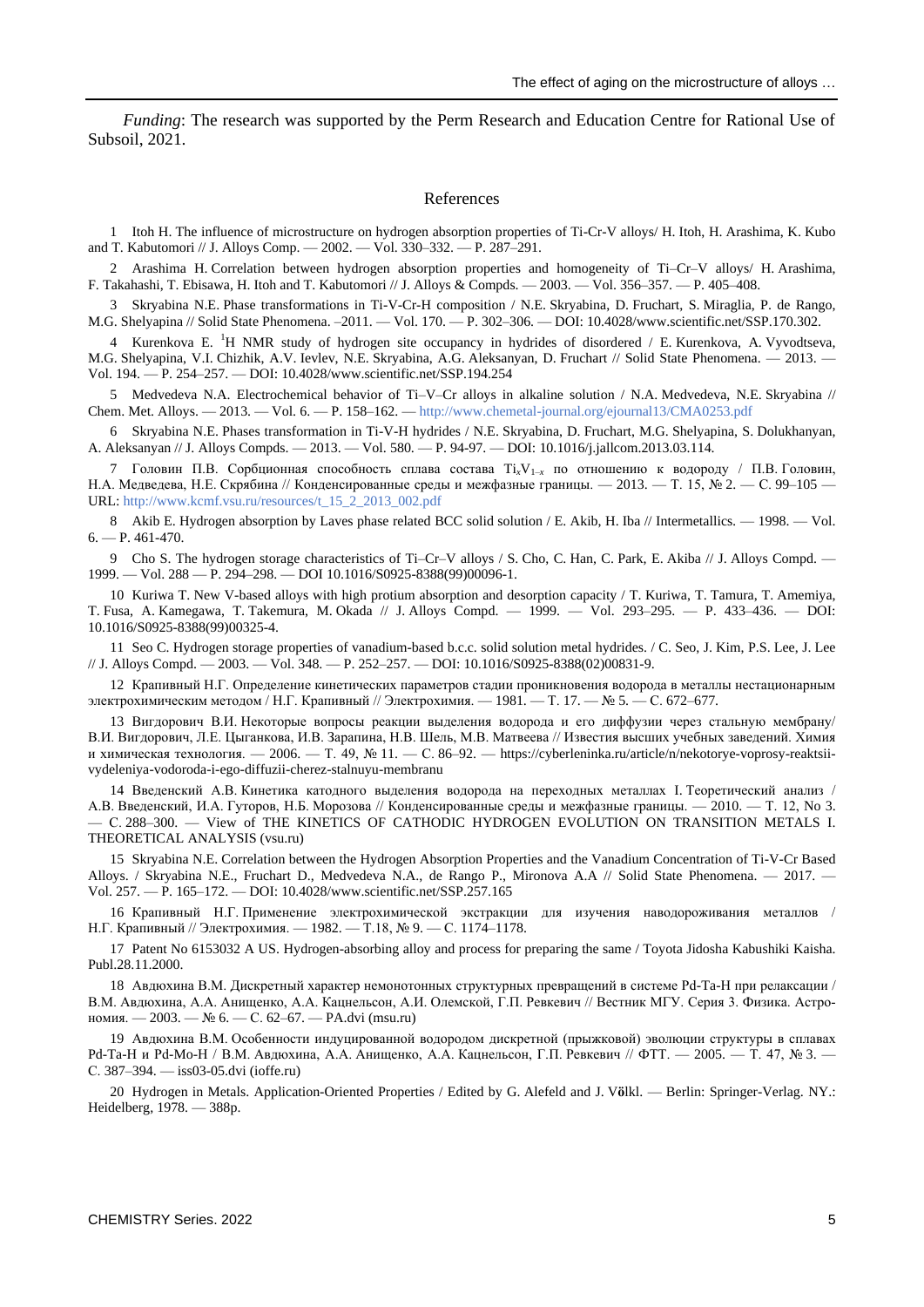## Н.А. Медведева, А.А. Миронова, Н.Е. Скрябина, М.Д. Плотникова, Д. Фрушар, М.Г. Щербань

# **Сутегімен электролиттік қаныққаннан кейінгі (ТiСr1,8)100–***x***V***<sup>x</sup>* **қорытпалар микроқұрылымының эволюциясы**

Ti-Cr-V үштік қорытпаларының сутегімен қанығуынан кейінгі микроқұрылымының өзгеруі бірнеше сағат бойы талданды. Қорытпадағы ванадий құрамының және Ti мен V-дің өзара қатынасының қорытпаның тұрақтылығына әсері бағаланды (қорытпа құрамдары %-бен берілген). Барлық зерттелген үлгілер үшін Ti және Cr мөлшерінің өзара қатынасы тұрақты болды. Бұл жұмыста құрамы (TiCr1.8)100–*x*V*<sup>x</sup>* қорытпалары зерттелді. Ванадий мөлшері 20 % қадаммен өзгерді. Қорытпа үлгілерін сутегімен қанықтыру 1 М KOH термостатталған үш электродты электрохимиялық ұяшықта катодтық токтың тығыздығы ic = 10–30 мА/см<sup>2</sup> кезінде үш сағат бойы 293 К температурада жүргізілді. Сутекті енгізу нәтижесінде қорытпа компоненттерінің беттік миграциясы жүретіні анықталды. Олардың беткі қабатта таралуы уақыт бойынша тербеледі. Бұл сутегі қорытпаның құрамына кіретін титан және ванадиймен әртүрлі әрекеттесетініне байланысты. Қорытпаның сутегімен электролиттік қанығуы кристалдық тордың деформациясына және қорытпа атомдарының өздігінен диффузиясына әкеледі. Сутектің статистикалық біркелкі емес таралуы оны енгізудің бұл әдісімен процестің қарқындылығын арттырады. Ішкі кернеулердің босаңсуы компоненттердің қорытпаның бетінде одан әрі қайта бөлінуіне әкеледі. Байқалатын өзгерістер қорытпалардағы ванадийдің мөлшеріне байланысты болады және ішкі жағында сондай-ақ, шекара маңайында әртүрлі сипатта болады. (TiCr1,8)60V40. құрамының әдіуір өзгергені тұжырымдалды.

*Кілт сөздер:* (ТіСт<sub>1.8</sub>)<sub>100-х</sub>V<sub>*x*</sub>, қорытпалар, электрохимиялық гидрлеу, тұрақтылық, элементтер концентрациясы, өздігінен диффузия.

> Н.А. Медведева, А.А. Миронова, Н.Е. Скрябина, М.Д. Плотникова, Д. Фрушар, М.Г. Щербань

# **Эволюция микроструктуры сплавов (ТiСr1,8)100–***x***V***<sup>x</sup>* **после электролитического насыщения водородом**

Трансформация микроструктуры тройных сплавов Ti-Cr-V после их насыщения водородом анализировалась в течение нескольких часов. Была проведена оценка влияния содержания ванадия в сплаве и соотношения компонентов Ti и V на стабильность сплава (составы сплавов приведены в ат.%). Соотношение количеств Ti и Cr было постоянным для всех исследованных образцов. В работе исследованы сплавы состава (TiCr1,8)100–*x*V*<sup>x</sup>* . Содержание ванадия изменялось с шагом 20 ат.%. Насыщение образцов сплавов водородом проводилась в термостатированной трехэлектродной электрохимической ячейке из 1 М КОН при плотности катодного тока i<sub>c</sub> = 10-30 мА/см<sup>2</sup> в течение трех часов при 293К. Установлено, что введение водорода приводит к поверхностной миграции компонентов сплава. Их распределение по поверхности осциллирует во времени. Это связано с тем, что водород по-разному взаимодействует с титаном и ванадием, входящими в состав сплава. Электролитическое насыщение сплава водородом приводит к деформации кристаллической решетки и самодиффузии атомов сплава. Статистически неравномерное распределение водорода при таком способе его введения усиливает интенсивность протекания процесса. Релаксация внутренних напряжений приводит к дальнейшему перераспределению компонентов по поверхности сплава. Наблюдаемые изменения зависят от содержания ванадия в сплавах имеют различный характер внутри зерна и вблизи межзёренных границ. Установлено значительное изменение состава (TiCr<sub>1,8</sub>)<sub>60</sub>V<sub>40</sub>.

*Ключевые слова*: (TiCr<sub>1.8</sub>)<sub>100–*x*</sub>V<sub>*x*</sub>, сплавы, электрохимическое наводороживание, стабильность, концентрация элементов, самодиффузия.

## References

1 Itoh, H., Arashima, H., Kubo, K., Kabutomori, T. (2002). The influence of microstructure on hydrogen absorption properties of Ti-Cr-V alloys. *J. Alloys Compd,* 330–332, 287–291. DOI: 10.1016/S0925-8388(01)01530-4

2 Arashima, H., Takahashi, F., Ebisawa, T., Itoh, H., Kabutomori, T. (2003). Correlation between hydrogen absorption properties and homogeneity of Ti–Cr–V alloys. *J. Alloys Compd,* 356–357, 405–408. DOI: 10.1016/S0925-8388(03)00363-3

3 Skryabina, N.E., Fruchart, D., Miraglia, S., de Rango, P. & Shelyapina, M.G. (2011). Phase transformations in Ti-V-Cr-H composition. *Solid State Phenomena*, 70, 302–306. DOI: 10.4028/www.scientific.net/SSP.170.302.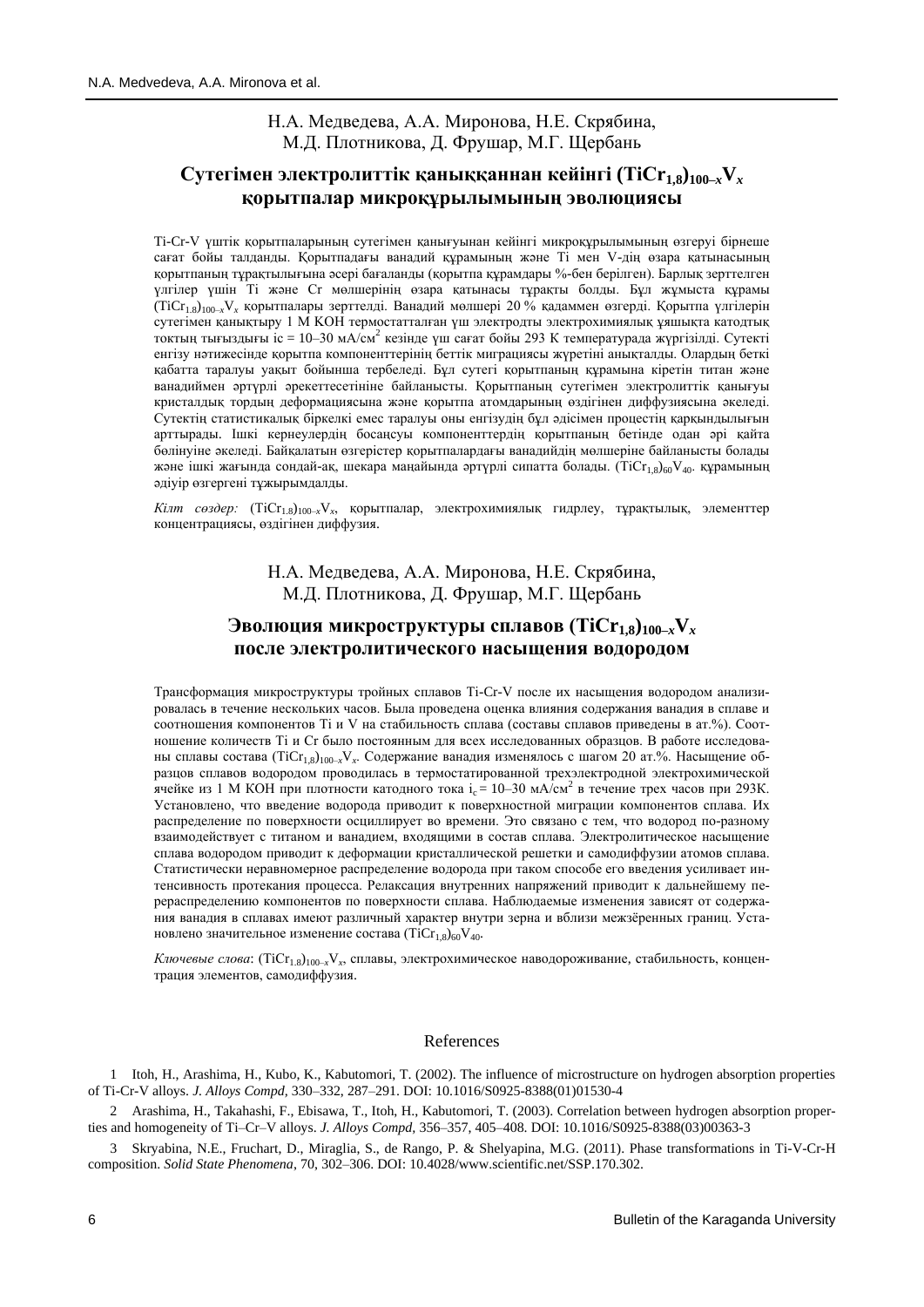4 Kurenkova, E., Vyvodtseva, A., Shelyapina, M.G., Chizhik, V.I., Ievlev, A.V., Skryabina, N.E. & Fruchart, D. (2013). H-NMR study of hydrogen site occupancy in hydrides of disordered. *Solid State Phenomena*, 194, 254–257. DOI: 10.4028/www.scientific.net/SSP.194.254

5 Medvedeva, N.A. & Skryabina, N.E. (2013). Electrochemical behavior of Ti–V–Cr alloys in alkaline solution. Chem. Met. Alloys, 6, 158-162. Retrieved from URL: http://www.chemetal-journal.org/ejournal13/CMA0253.pdf

6 Skryabina, N.E., Fruchart, D., Shelyapina, M.G., Dolukhanyan, S. & Aleksanyan, A. (2013). Phases transformation in Ti-V-H hydrides. *J. Alloys Compds*, 580, 94–97. DOI: 10.1016/j.jallcom.2013.03.114.

7 Golovin, P.V., Medvedeva, N.A. & Skryabina, N.E. (2013). Sorption capacity of Ti*x*V1–*<sup>x</sup>* alloys in relation to hydrogen. *Kondens. Sredy Mezhfaznye Granit sy.‒ Condensed Matter and Interphases,* 15(2), 99–105. Retrieved from: http://www.kcmf.vsu.ru/resources/t\_15\_2\_2013\_002.pdf [in Russian].

8 Akib, E. & Iba, H. (1998). Hydrogen absorption by Laves phase related BCC solid solution. Intermetallics, 6, 461–470.

9 Cho, S., Han, C., Park, C. & Akiba, E. **(**1999). The hydrogen storage characteristics of Ti–Cr–V alloys. *J. Alloys Compd*, 288, 294–298. DOI 10.1016/S0925-8388(99)00096-1.

10 Kuriwa, T., Tamura, T., Amemiya, T., Fusa, T., Kamegawa, A., Takemura T. & Okada M. (1999). New V-based alloys with high protium absorption and desorption capacity. *J. Alloys Compd.*, 293–295, 433–436. DOI: 10.1016/S0925-8388(99)00325-4

11 Seo, C., Kim, J., Lee, P.S. & Lee. J. (2003). Hydrogen storage properties of vanadium-based b.c.c. solid solution metal hydrides. *J. Alloys Compd.*, 348, 252–257. DOI: 10.1016/S0925-8388(02)00831-9.

12 Krapivny, N.G. (1981). Opredelenie kineticheskih parametrov stadii proniknoveniya vodoroda v metally nestacionarnym elektrohimicheskim metodom [Determination of kinetic parameters of the stage of penetration of hydrogen in metals nonstationary electrochemical method]. *Elektrohimiya.* ‒ *Electrochemistry*, 17, № 5, 672-677 [in Russian].

13 Vigdorovich, V.I., Cygankova, L.E., Zarapina, I.V., SHel', N.V. & Matveeva M.V. (2006). Nekotorye voprosy reakcii vydeleniya vodoroda i ego diffuzii cherez stal'nuyu membranu [Some questions of hydrogen evolution reaction and its diffusion through a steel membrane]. *Izvestiya vysshih uchebnyh zavedenij*. *Khimiya i khimicheskaya tekhnologiya.* ‒ *Russian Journal of Chemistry and Chemical Technology*, 49, № 11, 86-92 [in Russian]. Retrieved from: https://cyberleninka.ru/article/n/nekotoryevoprosy-reaktsii-vydeleniya-vodoroda-i-ego-diffuzii-cherez-stalnuyu-membranu

14 Vvedenskii, A.V., Gutorov, I.A., & Morozova, N.В. (2010). The kinetics of cathodic hydrogen evolution on transition metals. *Kondensirovannye Sredy i Mezhfaznye Granitsy — Condensed Matter and Interphases*, *12*(3), 288–300 Retrieved from https://journals.vsu.ru/kcmf/article/view/1127[in Russian].

15 Skryabina, N.E., Fruchart, D., Medvedeva, N.A., de Rango, P. & Mironova A.A. (2017). Correlation between the Hydrogen Absorption Properties and the Vanadium Concentration of Ti-V-Cr Based Alloys. *Solid State Phenomena*, 257, 165–172. DOI: 10.4028/www.scientific.net/SSP.257.165

16 Krapivny, N.G. (1982). Ispol'zovanie elektrohimicheskoj ekstrakcii dlya izucheniya gidrirovaniya metallov [The use of electrochemical extraction to study hydrogenation metals]. *Elektrohimiya.* ‒ *Electrochemistry*, 18, 9, 1174–1178 [in Russian].

17 Iba, H., Akiba, E. (2000). U.S. Patent No 6153032. Toyota Jidosha Kabushiki Kaisha.

18 Avdyuhina, V.M., Anishchenko, A.A., Kacnel'son, A.A., Olemskoj A.I. & Revkevich, G.P. (2003). Diskretnyj harakter nemonotonnyh strukturnyh prevrashchenij v sisteme Pd-Ta-H pri relaksacii [Discrete character of nonmonotonic structural transformations in the Pd-Ta-H system during relaxation]. *Vestnik MGU — Bulletin of Moscow State University. Series 3. Physics. Astronomy*, 6, 62–67 [in Russian]. Retrieved from [PA.dvi \(msu.ru\)](https://phys.msu.ru/upload/iblock/27e/03-6-62.pdf)

19 Avdyuhina, V.M., Anishchenko, A.A., Kacnel'son, A.A. & Revkevich, G.P. (2003). Osobennosti inducirovannoj vodorodom diskretnoj (pryzhkovoj) evolyucii struktury v splavah Pd-Ta-H i Pd-Mo-H [Specific Features of the hydrogen-induced discrete (jumplike) structural evolution in Pd-Ta-H and Pd-Mo-H alloys.]*. FTT. ‒ Physics of the Solid State*, 47(3), 387-394 [in Russian]. Retrieved fro[m iss03-05.dvi \(ioffe.ru\)](http://journals.ioffe.ru/articles/viewPDF/3745)

20 Edited by Alefeld, G. & V**ö**lkl, J. (1978). Hydrogen in Metals. Application-Oriented Properties. Berlin: Springer-Verlag & New York, NY: Heidelberg.

### Information about authors

**Medvedeva, Natalia Aleksandrovna** (corresponding author) — Candidate of chemical sciences, Ass.Professor, Physical Chemistry Department, Perm State National Research University, 15 Bukireva st., 614990, Perm, Russia; e-mail: nata-kladova@yandex.ru; [https://orcid.org/0000-0002-0042-5418;](https://orcid.org/0000-0002-0042-5418)

**Mironova, Anastasiya Andreevna** — postgraduate student, Physical Chemistry Department, Perm State National Research University, 15 Bukireva st., 614990, Perm, Russia; e-mail: [milissochka@mail.ru;](mailto:milissochka@mail.ru) [https://orcid.org/0000-0002-9152-092X;](https://orcid.org/0000-0002-9152-092X)

**Skryabina, Nataliya Evgen'evna** — Doctor of Physical and Mathematical Sciences, Professor, Faculty of Physics, Perm State University, 15 Bukireva st., 614990, Perm, Russia; e-mail: [natskryabina@mail.ru;](mailto:natskryabina@mail.ru) [https://orcid.org/0000-0002-4009-406X;](https://orcid.org/0000-0002-4009-406X)